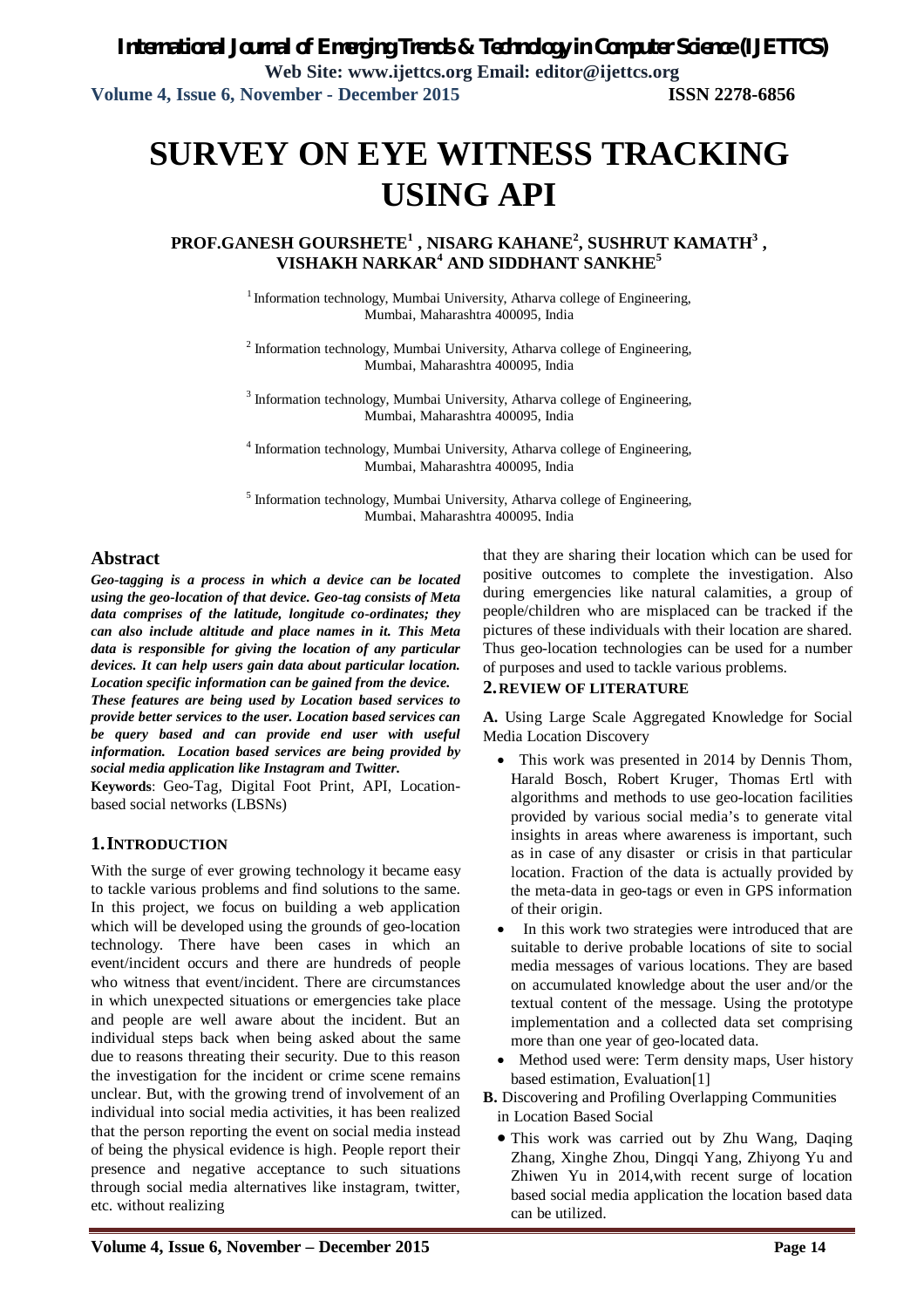## *International Journal of Emerging Trends & Technology in Computer Science (IJETTCS)* **Web Site: www.ijettcs.org Email: editor@ijettcs.org**

## **Volume 4, Issue 6, November - December 2015 ISSN 2278-6856**

- The location based service networks have huge amount of digital footprint locations, profiles, and online social connections become accessible to service providers**.**
- This paper check-in traces at venues and user/venue attributes; we come out with a novel multimode, multi-attribute, edge-centric co-clustering framework to discover the overlapping and hierarchical communities of LBSNs users.
- Method used: User venue check-in network, Multimode, Multi-attribute edge clustering framework, Feature description, Feature Normalization and Fusion, Clustering algorithm, Performance Evaluation[2]

**C.**Mining frequent trajectory patterns and point of interest from Flickr photos

- There is a massive opportunity to mine human movement data from geo-tagged photos.
- A significant opportunity exists to demonstrate the application of pattern mining algorithm using geotagged photo dataset.
- Flickr API is used to collect geo-tagged photos in the framework consisting of three main components: pre-processing, TPM and Visualization.
- Geo-tagging is a technology that includes a geographic reference inside the meta-data of specific types of content: photos, videos, and SMS.
- Method Used: Clustering, Tag mining, Sequential TPM[5]

#### **3.Proposed System**

This system will consist of a web application which will support the various objectives mentioned above. In this application, a search protocol will be initiated after which the sequential steps will be carried out. These sequential steps will include submission of query which will include location in form of latitude and longitude. The application will have enhanced option to get more precise results by providing options to input time-stamps and the radius of the location of that particular area for which the search is to be initiated. Once the query is submitted with all the required fields, the search protocol will give the desired results for that particular query. The results will provide all the details of the user present at that specific location with the specifications mentioned in the query.



**Fig1:** System Block Diagram.

#### **4.METHODOLOGY**

**IN ORDER TO BE ABLE TO USE OUR WEB APPLICATION, WE WILL BE USING THE FOLLOWING APPROACH:**

**Step 1:** In this phase the user will enter the web application through a particular domain.

**Step 2:** After entering the domain URL the authority will be redirected to the web application page.

**Step 3:** On the web application page, the authority will have to login to ensure that the authority is a trusted one. **Step 4:** After successful login, the authority will have to enter proper credentials in the required fields to proceed to the execution phase.

**Step 5:** If the credentials are correct, the web application will request the server for the required data.

**Step 6:** This data will be fetched by using the API's integrated in the web application by verifying the metadata with the credentials from the web application with servers of different API's.

**Step 7:** After proper verification, results will be displayed. **Step 8:** If the credentials are wrong, continue from step 5.

#### **5.OVER VIEW OF SYSTEM**

This system aims to develop a web application that provides database about important events by using geolocation technologies through various, application programming interface.

The various objectives of this web application are:

Providing immediate access to officials for easy collection of data. Investigating geo-tags can be used for good to explore how journalists or authorities might locate potential by-stander to important events such as a crime or accident scene using social media. Geo-tagging can also be used to locate trapped people during natural calamities. It can also be used for getting information about any particular place at a desired time frame. This web